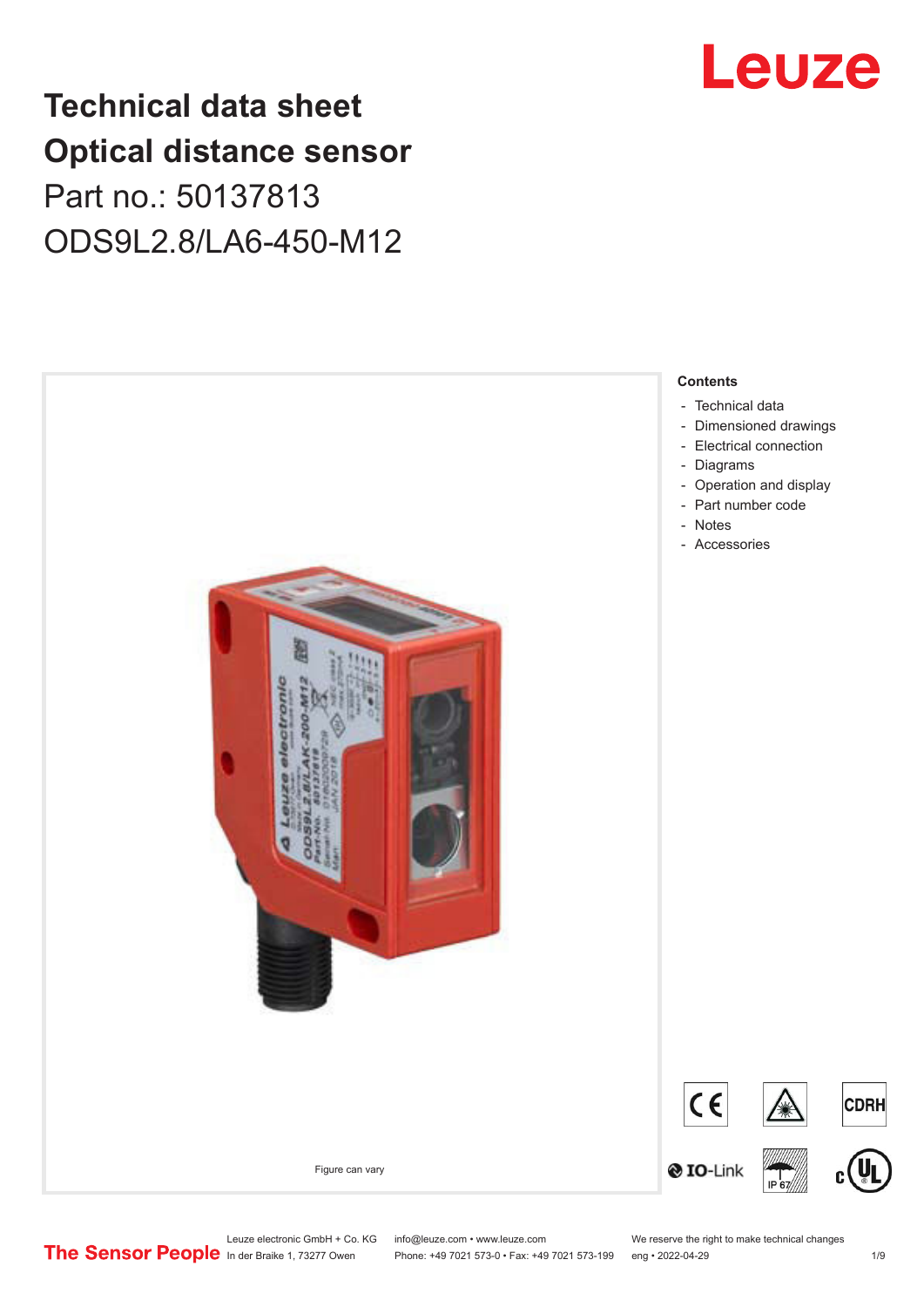### <span id="page-1-0"></span>**Technical data**

#### **Basic data**

| <b>Series</b>           | 9                                      |
|-------------------------|----------------------------------------|
| Application             | Fill-level monitoring                  |
|                         | Length measurement in material cutting |
|                         | Object measurement                     |
| Type of scanning system | Against object                         |

#### **Optical data**

| Beam path                            | Collimated             |
|--------------------------------------|------------------------|
| Light source                         | Laser, Red             |
| Wavelength                           | 650 nm                 |
| Laser class                          | 2, IEC/EN 60825-1:2014 |
| <b>Transmitted-signal shape</b>      | Pulsed                 |
| <b>Pulse duration</b>                | 22,000 µs              |
| Light spot size [at sensor distance] | 1 mm [450 mm]          |
| Type of light spot geometry          | Round                  |

#### **Measurement data**

| <b>Measurement range</b>                    | $50450$ mm           |
|---------------------------------------------|----------------------|
| <b>Resolution</b>                           | $0.1$ mm             |
| Accuracy                                    | $1\%$                |
| Reference value, accuracy                   | Measurement distance |
| Reproducibility (1 sigma)                   | $0.1$ mm             |
| Temperature drift, relative                 | $0.02$ %/K           |
| Referencing                                 | No                   |
| Optical distance measurement prin-<br>ciple | Triangulation        |

#### **Electrical data**

| <b>Protective circuit</b> |                                                | Polarity reversal protection                              |
|---------------------------|------------------------------------------------|-----------------------------------------------------------|
|                           |                                                | Short circuit protected                                   |
|                           |                                                | <b>Transient protection</b>                               |
|                           |                                                |                                                           |
|                           | Performance data                               |                                                           |
|                           | Supply voltage U <sub>B</sub>                  | 18  30 V, DC                                              |
|                           | <b>Residual ripple</b>                         | $0 15 \%$ , From $U_{\rm B}$                              |
|                           | <b>Open-circuit current</b>                    | $050$ mA                                                  |
|                           |                                                |                                                           |
|                           | <b>Outputs</b>                                 |                                                           |
|                           | <b>Number of analog outputs</b>                | 1 Piece(s)                                                |
|                           | Number of digital switching outputs 2 Piece(s) |                                                           |
|                           |                                                |                                                           |
|                           | Analog outputs                                 |                                                           |
|                           | Analog output 1                                |                                                           |
|                           | <b>Type</b>                                    | Configurable, factory setting: current                    |
|                           | <b>Assignment</b>                              | Connection 1, pin 2                                       |
|                           |                                                |                                                           |
| <b>Switching outputs</b>  |                                                |                                                           |
|                           | <b>Voltage type</b>                            | <b>DC</b>                                                 |
|                           | Setting for the switching outputs              | Independently adjustable switching<br>outputs             |
|                           | <b>Switching voltage</b>                       | high: $\geq$ (U <sub>R</sub> -2V)                         |
|                           |                                                | $low: \leq 2$ V                                           |
|                           |                                                |                                                           |
|                           | <b>Switching output 1</b>                      |                                                           |
|                           | <b>Assignment</b>                              | Connection 1, pin 4                                       |
|                           | <b>Switching element</b>                       | Transistor, Push-pull                                     |
|                           | <b>Switching principle</b>                     | IO-Link / light switching (PNP)/dark swit-<br>ching (NPN) |
|                           |                                                |                                                           |

|                  | <b>Switching output 2</b>    |                                                                                                |
|------------------|------------------------------|------------------------------------------------------------------------------------------------|
|                  | Assignment                   | Connection 1, pin 5                                                                            |
|                  | <b>Switching element</b>     | Transistor, Push-pull                                                                          |
|                  | <b>Switching principle</b>   | Light switching (PNP)/dark switching<br>(NPN)                                                  |
| <b>Timing</b>    |                              |                                                                                                |
|                  | Response time                | 1 ms, Under constant ambient<br>conditions, 90% diffuse reflection, stan-<br>dard measure mode |
|                  | <b>Readiness delay</b>       | 300 ms                                                                                         |
| <b>Interface</b> |                              |                                                                                                |
| <b>Type</b>      |                              | IO-Link                                                                                        |
|                  | <b>IO-Link</b>               |                                                                                                |
|                  | <b>COM</b> mode              | COM <sub>3</sub>                                                                               |
| Profile          |                              | Smart sensor profile                                                                           |
|                  | Min. cycle time              | $COM3 = 0.5$ ms                                                                                |
|                  | <b>Frame type</b>            | 2.V                                                                                            |
|                  | Port type                    | A                                                                                              |
|                  | <b>Specification</b>         | V1.1                                                                                           |
|                  | SIO-mode support             | Yes                                                                                            |
|                  | Process data IN              | 4 byte                                                                                         |
|                  | Process data OUT             | 8 bit                                                                                          |
|                  |                              | Yes                                                                                            |
|                  | Dual-core operating mode     |                                                                                                |
|                  | <b>Connection</b>            |                                                                                                |
|                  | <b>Number of connections</b> | 1 Piece(s)                                                                                     |
|                  |                              |                                                                                                |
|                  | <b>Connection 1</b>          |                                                                                                |
|                  | <b>Function</b>              | Signal OUT                                                                                     |
|                  |                              | Voltage supply                                                                                 |
|                  | <b>Type of connection</b>    | Connector, Turning, 90°                                                                        |
|                  | <b>Thread size</b>           | M12                                                                                            |
| Type             |                              | Male                                                                                           |
|                  | <b>Material</b>              | Plastic                                                                                        |
|                  | No. of pins                  | 5-pin                                                                                          |
|                  | Encoding                     | A-coded                                                                                        |
|                  | <b>Mechanical data</b>       |                                                                                                |
|                  |                              |                                                                                                |
| Design           |                              | Cubic                                                                                          |
|                  | Dimension (W x H x L)        | 21 mm x 50 mm x 50 mm                                                                          |
|                  | <b>Housing material</b>      | Plastic                                                                                        |
|                  | Lens cover material          | Glass                                                                                          |
| Net weight       |                              | 50 <sub>g</sub>                                                                                |
|                  | <b>Housing color</b>         | Red                                                                                            |
|                  | <b>Type of fastening</b>     | Through-hole mounting                                                                          |
|                  |                              | Via optional mounting device                                                                   |
|                  | <b>Operation and display</b> |                                                                                                |
|                  | Type of display              | LED                                                                                            |
|                  |                              | OLED display                                                                                   |
|                  | <b>Number of LEDs</b>        | 2 Piece(s)                                                                                     |
|                  | <b>Operational controls</b>  | Control buttons                                                                                |
|                  |                              | PC software                                                                                    |
|                  | Environmental data           |                                                                                                |
|                  |                              |                                                                                                |

| Ambient temperature, operation | -20  50 °C |
|--------------------------------|------------|
| Ambient temperature, storage   | $-3070$ °C |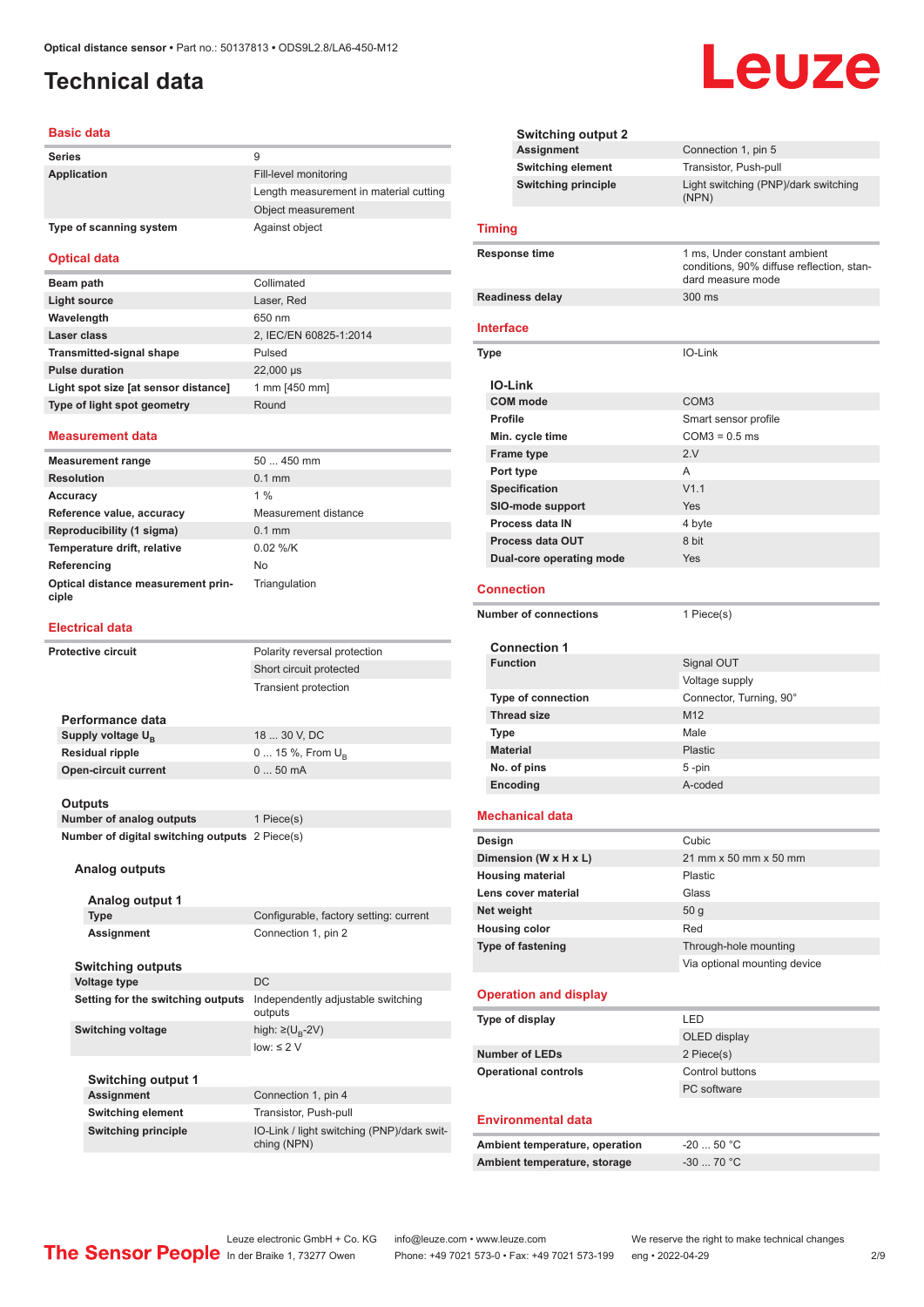### **Technical data**

## Leuze

#### **Certifications**

| Degree of protection    | IP 67 |
|-------------------------|-------|
| <b>Protection class</b> | Ш     |
| <b>Certifications</b>   |       |

#### **Classification**

| <b>Customs tariff number</b> | 90318020 |
|------------------------------|----------|
| <b>ECLASS 5.1.4</b>          | 27270801 |
| <b>ECLASS 8.0</b>            | 27270801 |
| <b>ECLASS 9.0</b>            | 27270801 |
| <b>ECLASS 10.0</b>           | 27270801 |
| ECLASS 11.0                  | 27270801 |
| <b>ECLASS 12.0</b>           | 27270916 |
| <b>ETIM 5.0</b>              | EC001825 |
| <b>ETIM 6.0</b>              | EC001825 |
| <b>ETIM 7.0</b>              | EC001825 |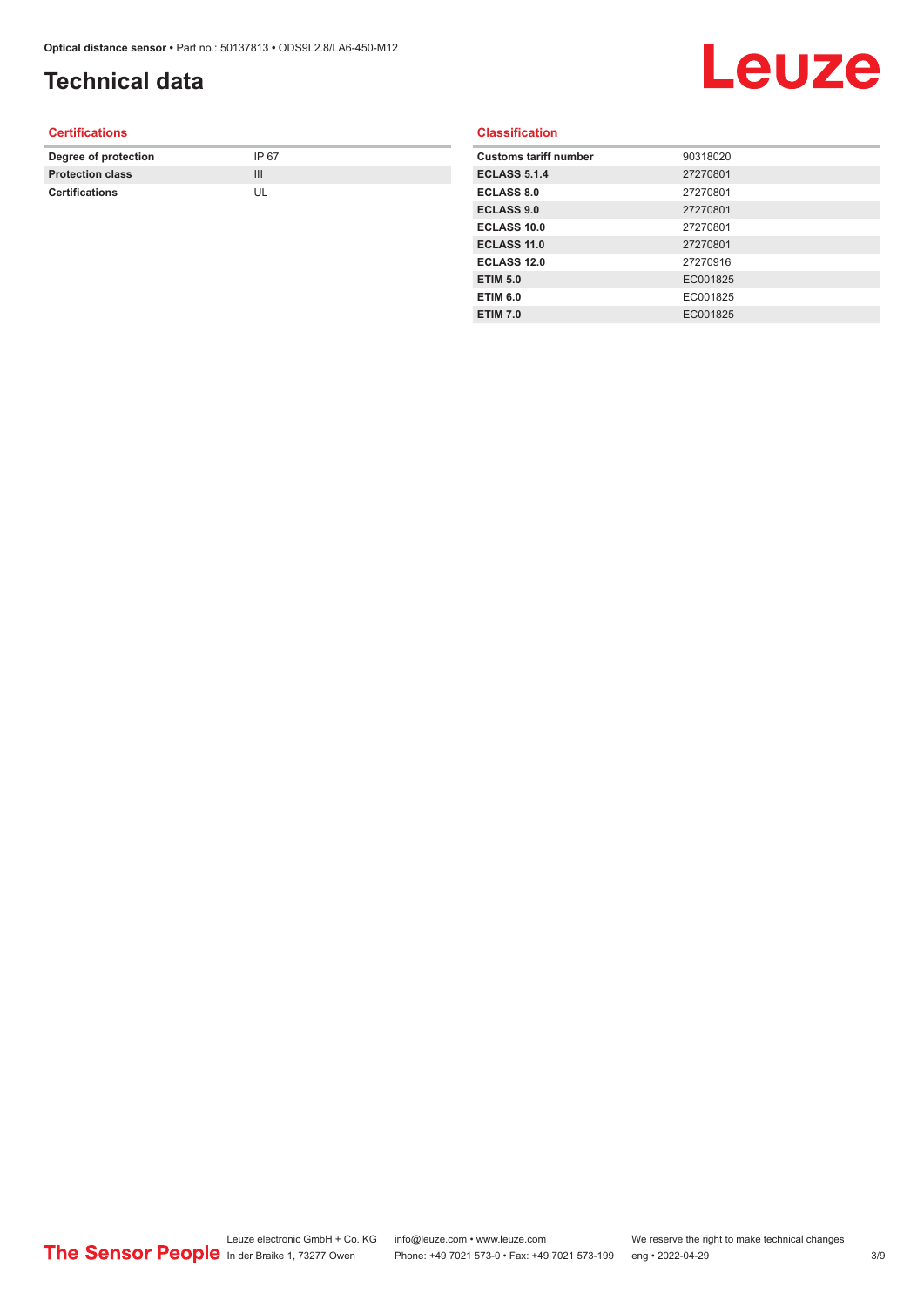#### <span id="page-3-0"></span>**Dimensioned drawings**

All dimensions in millimeters



#### **Electrical connection**

#### **Connection 1**

| <b>Function</b>    | Signal OUT     |
|--------------------|----------------|
|                    | Voltage supply |
| Type of connection | Connector      |
| <b>Thread size</b> | M12            |
| <b>Type</b>        | Male           |
| <b>Material</b>    | Plastic        |
| No. of pins        | $5$ -pin       |
| Encoding           | A-coded        |

Leuze electronic GmbH + Co. KG info@leuze.com • www.leuze.com We reserve the right to make technical changes<br>
The Sensor People in der Braike 1, 73277 Owen Phone: +49 7021 573-0 • Fax: +49 7021 573-199 eng • 2022-04-29

Phone: +49 7021 573-0 • Fax: +49 7021 573-199 eng • 2022-04-29 4/9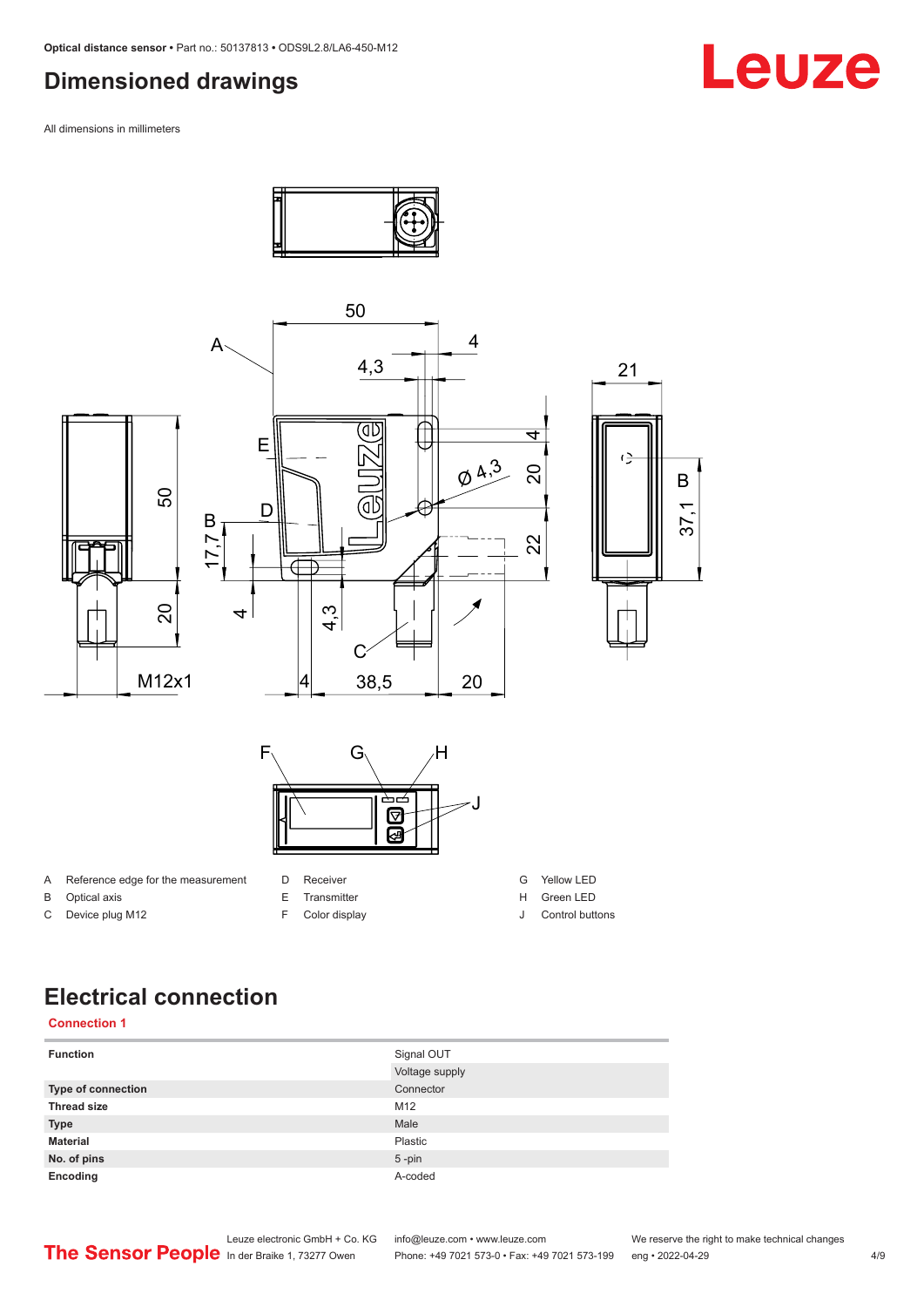### <span id="page-4-0"></span>**Electrical connection**

**Pin Pin assignment 1** 18 ... 30 V DC + **2** OUT mA / V **3** GND **4** IO-Link / OUT 1 **5** OUT 2

## **Diagrams**

Characteristic curve of analog output



D Object detected

F Measurement distance

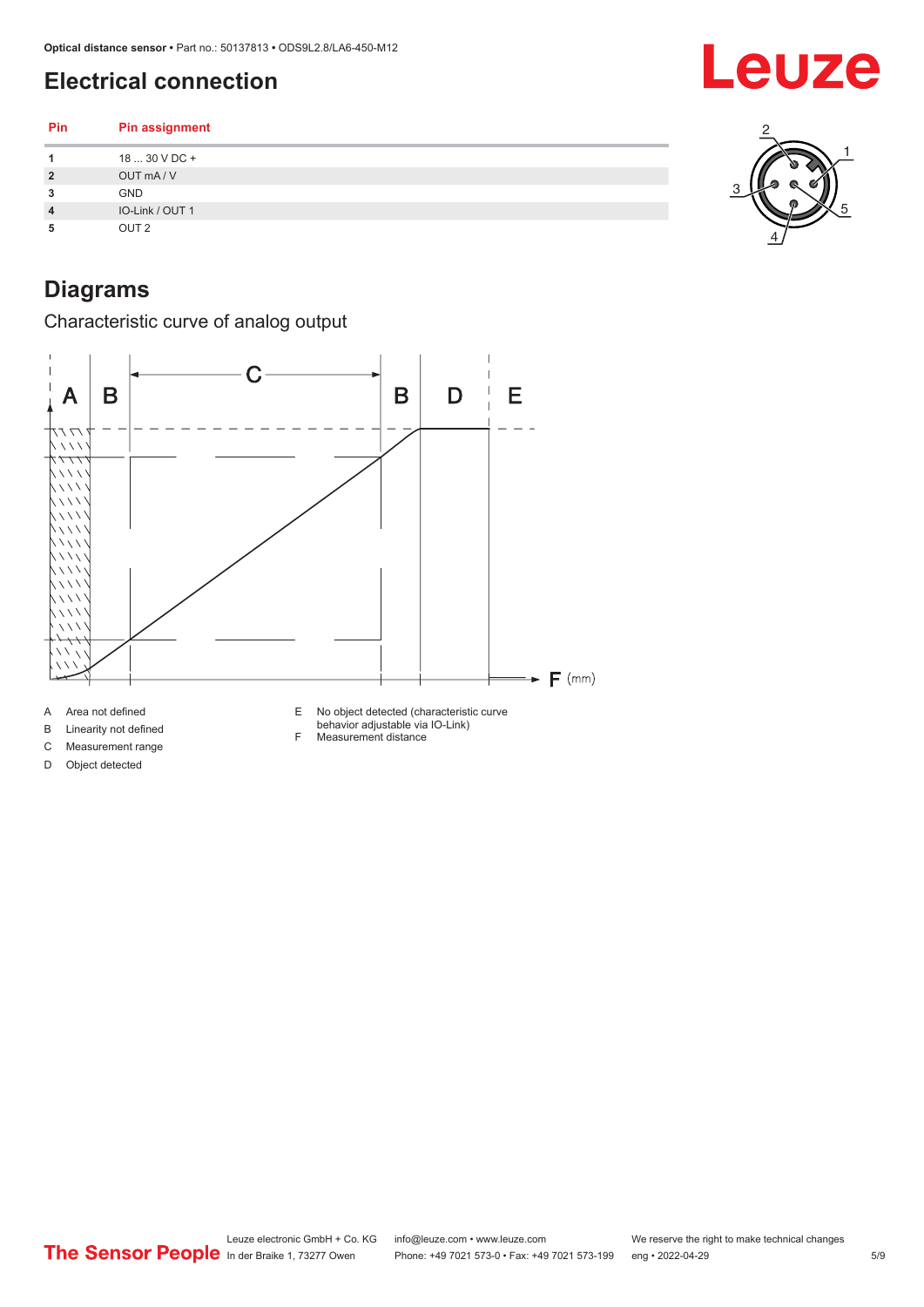#### <span id="page-5-0"></span>**Diagrams**

# Leuze

#### Accuracy of measurement



x Measurement distance

- y Max. measurement error
- a 1% of measurement value

### **Operation and display**

| <b>LED</b>   | Display                  | <b>Meaning</b>                  |
|--------------|--------------------------|---------------------------------|
|              | Green, continuous light  | Ready                           |
| $\mathbf{2}$ | Yellow, continuous light | Object in the measurement range |

#### **Part number code**

Part designation: **ODS9XX.Y/ZAB-CCC-DDD**

| ODS <sub>9</sub> | <b>Operating principle</b><br>Optical distance sensor of the 9 series                                                                                                                                    |
|------------------|----------------------------------------------------------------------------------------------------------------------------------------------------------------------------------------------------------|
| <b>XX</b>        | Light source<br>$L2$ : laser class 2<br>L1: laser class 1                                                                                                                                                |
| Y                | Equipment<br>8: OLED display and membrane keyboard for configuration                                                                                                                                     |
| z                | Switching output/function OUT 1/IN: Pin 4 or black conductor<br>L: IO-Link                                                                                                                               |
| A                | Switching output / function OUT 2/IN: pin 2 or white conductor<br>A: Analog output<br>6: push-pull switching output, PNP light switching, NPN dark switching                                             |
| в                | Switching output / function OUT 3/IN: Pin 5<br>X: pin not used<br>6: push-pull switching output, PNP light switching, NPN dark switching<br>K: Multifunction input (factory setting: deactivation input) |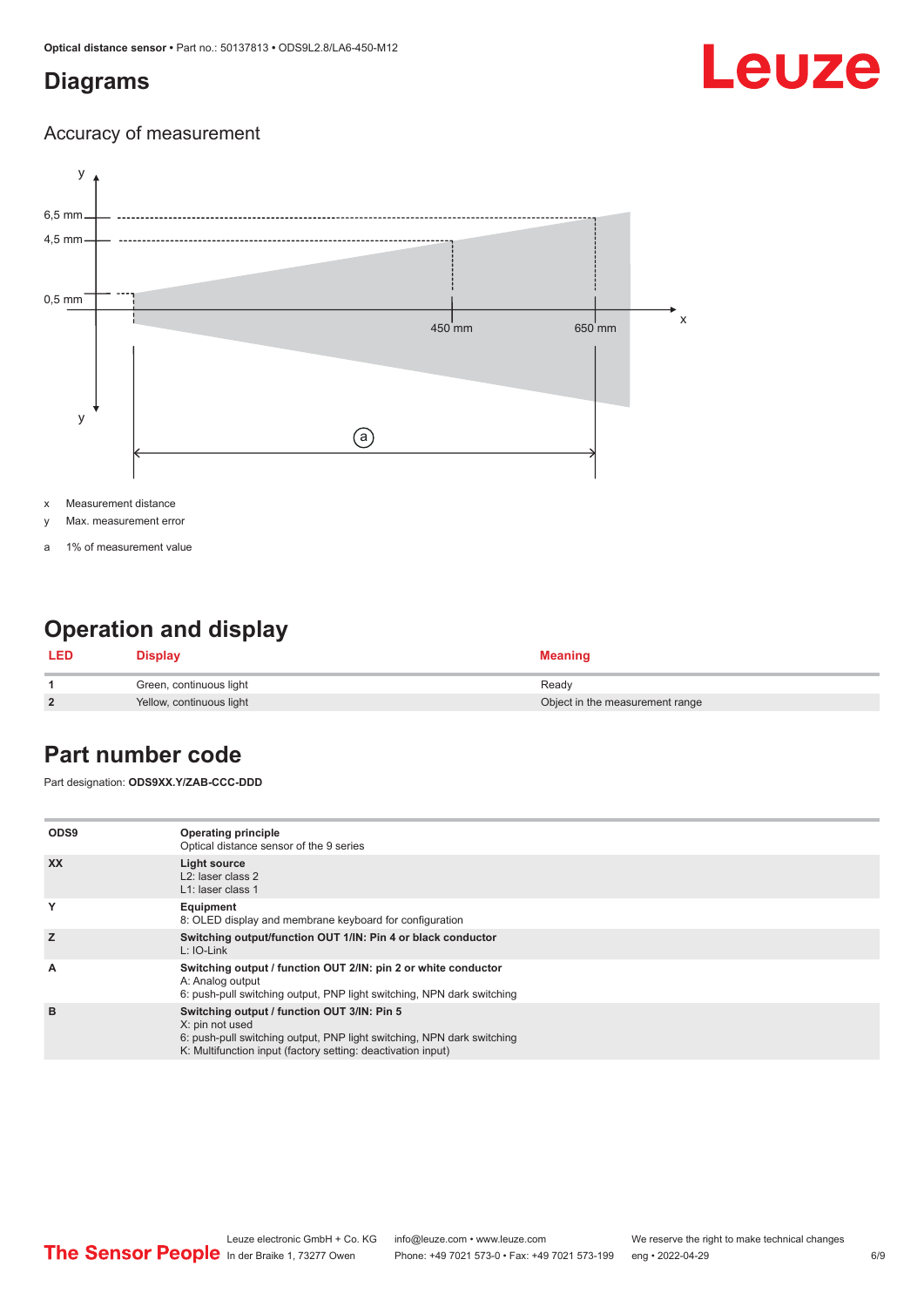#### <span id="page-6-0"></span>**Part number code**



| <b>CCC</b> | <b>Operating range</b><br>100: operating range 50  100 mm<br>200: operating range 50  200 mm<br>450: operating range 50  450 mm<br>650: operating range 50  650 mm<br>1050: operating range 50  1050 mm |
|------------|---------------------------------------------------------------------------------------------------------------------------------------------------------------------------------------------------------|
| <b>DDD</b> | <b>Electrical connection</b><br>M <sub>12</sub> : M <sub>12</sub> connector                                                                                                                             |
|            | <b>Note</b>                                                                                                                                                                                             |
|            | $\&$ A list with all available device types can be found on the Leuze website at www.leuze.com.                                                                                                         |

#### **Notes**

|  | <b>Observe intended use!</b>                                                          |
|--|---------------------------------------------------------------------------------------|
|  | $\%$ This product is not a safety sensor and is not intended as personnel protection. |
|  | § The product may only be put into operation by competent persons.                    |
|  | § Only use the product in accordance with its intended use.                           |

|  |                                                                                                                                                                                                                                                                                     | <b>ATTENTION! LASER RADIATION - CLASS 2 LASER PRODUCT</b>                                                                                                                                                    |
|--|-------------------------------------------------------------------------------------------------------------------------------------------------------------------------------------------------------------------------------------------------------------------------------------|--------------------------------------------------------------------------------------------------------------------------------------------------------------------------------------------------------------|
|  | Do not stare into beam!<br>The device satisfies the requirements of IEC 60825-1:2007 (EN 60825-1:2007) safety regulations for a product of laser class 2 as well as the<br>U.S. 21 CFR 1040.10 regulations with deviations corresponding to Laser Notice No. 50 from June 24, 2007. |                                                                                                                                                                                                              |
|  |                                                                                                                                                                                                                                                                                     | Never look directly into the laser beam or in the direction of reflected laser beams! If you look into the beam path over a longer time period, there is a risk<br>of injury to the retina.                  |
|  |                                                                                                                                                                                                                                                                                     | $\%$ Do not point the laser beam of the device at persons!                                                                                                                                                   |
|  |                                                                                                                                                                                                                                                                                     | $\%$ Interrupt the laser beam using a non-transparent, non-reflective object if the laser beam is accidentally directed towards a person.                                                                    |
|  |                                                                                                                                                                                                                                                                                     | $\%$ When mounting and aligning the device, avoid reflections of the laser beam off reflective surfaces!                                                                                                     |
|  |                                                                                                                                                                                                                                                                                     | $\%$ CAUTION! Use of controls or adjustments or performance of procedures other than specified herein may result in hazardous light exposure.                                                                |
|  |                                                                                                                                                                                                                                                                                     | $\%$ Observe the applicable statutory and local laser protection regulations.                                                                                                                                |
|  |                                                                                                                                                                                                                                                                                     | $\&$ The device must not be tampered with and must not be changed in any way.<br>There are no user-serviceable parts inside the device.<br>Repairs must only be performed by Leuze electronic GmbH + Co. KG. |

| <b>NOTE</b>                                                                                                                                                                                                                                                |
|------------------------------------------------------------------------------------------------------------------------------------------------------------------------------------------------------------------------------------------------------------|
| Affix laser information and warning signs!<br>Laser information and warning signs are affixed to the device. In addition, self-adhesive laser information and warning signs (stick-on labels) are supplied in<br>several languages.                        |
| Affix the laser information sheet to the device in the language appropriate for the place of use. When using the device in the US, use the stick-on label<br>with the "Complies with 21 CFR 1040.10" note.                                                 |
| $\%$ Affix the laser information and warning signs near the device if no signs are attached to the device (e.g. because the device is too small) or if the attached<br>laser information and warning signs are concealed due to the installation position. |
| Affix the laser information and warning signs so that they are legible without exposing the reader to the laser radiation of the device or other optical<br>radiation.                                                                                     |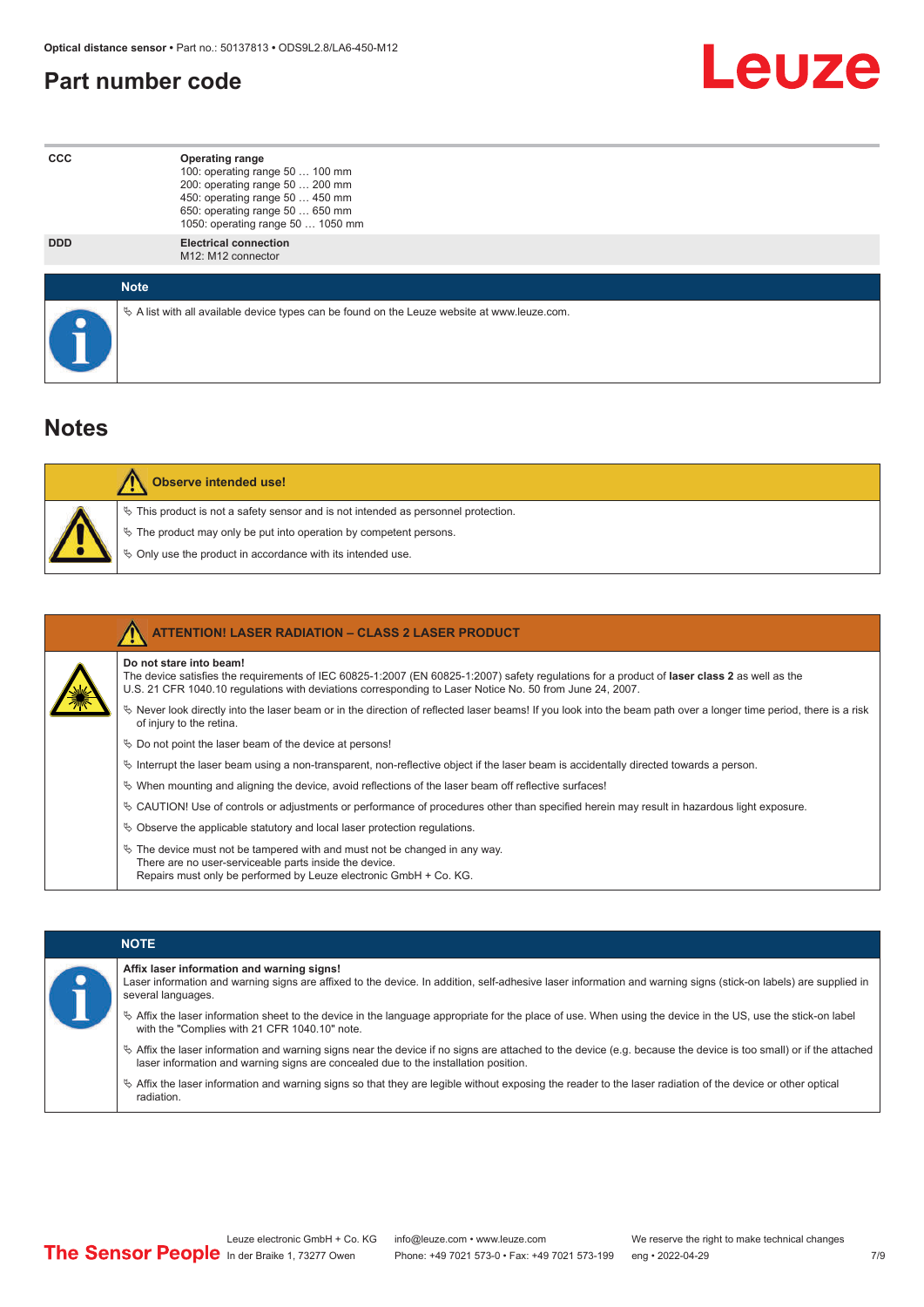#### **Accessories**

# Leuze

## Connection technology - Connection cables

|     | Part no. | <b>Designation</b>     | <b>Article</b>   | <b>Description</b>                                                                                                                                                                |
|-----|----------|------------------------|------------------|-----------------------------------------------------------------------------------------------------------------------------------------------------------------------------------|
| WII | 50133855 | KD S-M12-5A-V1-020     | Connection cable | Connection 1: Connector, M12, Axial, Female, A-coded, 5-pin<br>Connector, LED: No<br>Connection 2: Open end<br>Shielded: Yes<br>Cable length: 2.000 mm<br>Sheathing material: PVC |
|     | 50133856 | KD S-M12-5A-V1-050     | Connection cable | Connection 1: Connector, M12, Axial, Female, A-coded, 5-pin<br>Connector, LED: No<br>Connection 2: Open end<br>Shielded: Yes<br>Cable length: 5.000 mm<br>Sheathing material: PVC |
| W   | 50132077 | KD U-M12-5A-V1-<br>020 | Connection cable | Connection 1: Connector, M12, Axial, Female, A-coded, 5-pin<br>Connector, LED: No<br>Connection 2: Open end<br>Shielded: No<br>Cable length: 2.000 mm<br>Sheathing material: PVC  |
|     | 50132079 | KD U-M12-5A-V1-<br>050 | Connection cable | Connection 1: Connector, M12, Axial, Female, A-coded, 5-pin<br>Connector, LED: No<br>Connection 2: Open end<br>Shielded: No<br>Cable length: 5.000 mm<br>Sheathing material: PVC  |

### Mounting technology - Mounting brackets

| Part no. | <b>Designation</b> | <b>Article</b>   | <b>Description</b>                                                                                                                                                                                                            |
|----------|--------------------|------------------|-------------------------------------------------------------------------------------------------------------------------------------------------------------------------------------------------------------------------------|
| 50118543 | BT 300M.5          | Mounting bracket | Design of mounting device: Angle, L-shape<br>Fastening, at system: Through-hole mounting<br>Mounting bracket, at device: Screw type, Suited for M4 screws<br>Type of mounting device: Adjustable<br>Material: Stainless steel |

## Mounting technology - Rod mounts

| Part no. | <b>Designation</b> | <b>Article</b>  | <b>Description</b>                                                                                                                                                                                                                                           |
|----------|--------------------|-----------------|--------------------------------------------------------------------------------------------------------------------------------------------------------------------------------------------------------------------------------------------------------------|
| 50117252 | BTU 300M-D12       | Mounting system | Design of mounting device: Mounting system<br>Fastening, at system: For 12 mm rod, Sheet-metal mounting<br>Mounting bracket, at device: Screw type, Suited for M4 screws<br>Type of mounting device: Clampable, Adjustable, Turning, 360°<br>Material: Metal |